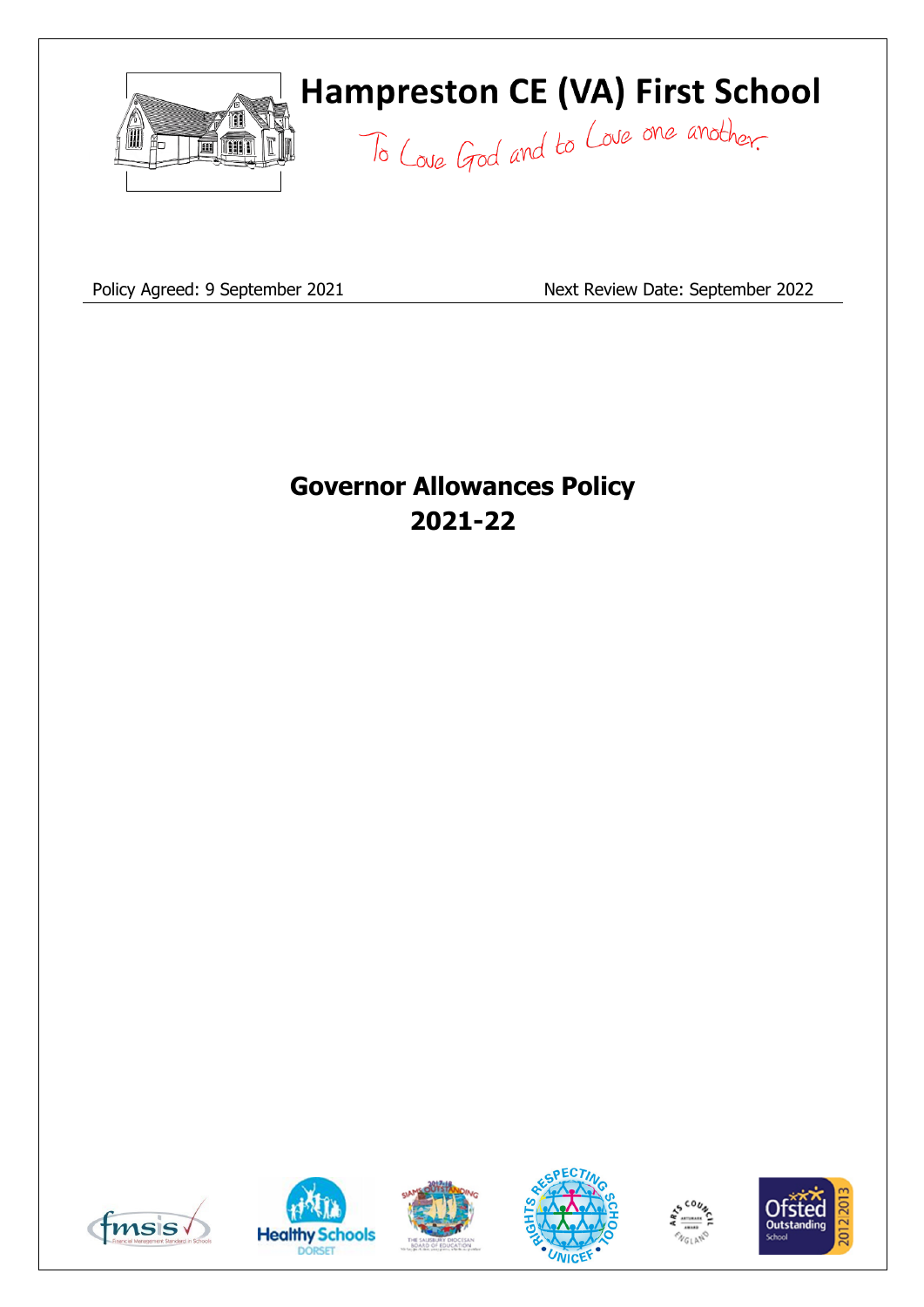### **Introduction**

We believe that paying governors' allowances, in specific categories as set out below, is important in ensuring equality of opportunity to serve as governors for all members of the community and so is an appropriate use of school funds. The specific items allowable reflect this objective.

The School Governance (Roles, Procedures and Allowances) (England) Regulations 2013 allow maintained schools to extend their schemes for paying governors' expenses from the school's delegated budget.

- 1. Governors may claim allowances in respect of actual expenditure incurred while attending meetings of the Governing Body and its committees, undertaking governor development and otherwise acting on behalf of the Governing Body.
- 2. Governors may not claim for actual or potential loss of earnings or income.
- 3. All governors and associate members are eligible to claim allowances in accordance with this scheme.
- 4. Governors may not claim attendance allowances.

#### **Eligible Expenses**

- Telephone calls and postage
- Travel
- Subsistence
- Care arrangements:

(Childcare or babysitting expenses (excluding payments to a relative or partner); or care arrangements for an elderly or dependant relative (excluding payments to a relative or partner);

• Any other justifiable allowances.

#### **Allowance Rates**

Rates at which allowances are payable are as follows:

Telephone calls and postage: actual costs incurred;

| Travel rates:<br>For private vehicle use: | in accordance with current authorised rates;                                                                              |
|-------------------------------------------|---------------------------------------------------------------------------------------------------------------------------|
| For public transport:                     | actual costs incurred. Where more than one class of fare is available<br>the rate shall be limited to second-class fares; |
| For travel by taxi:                       | travel by taxi is not reclaimable but mileage may be claimed instead                                                      |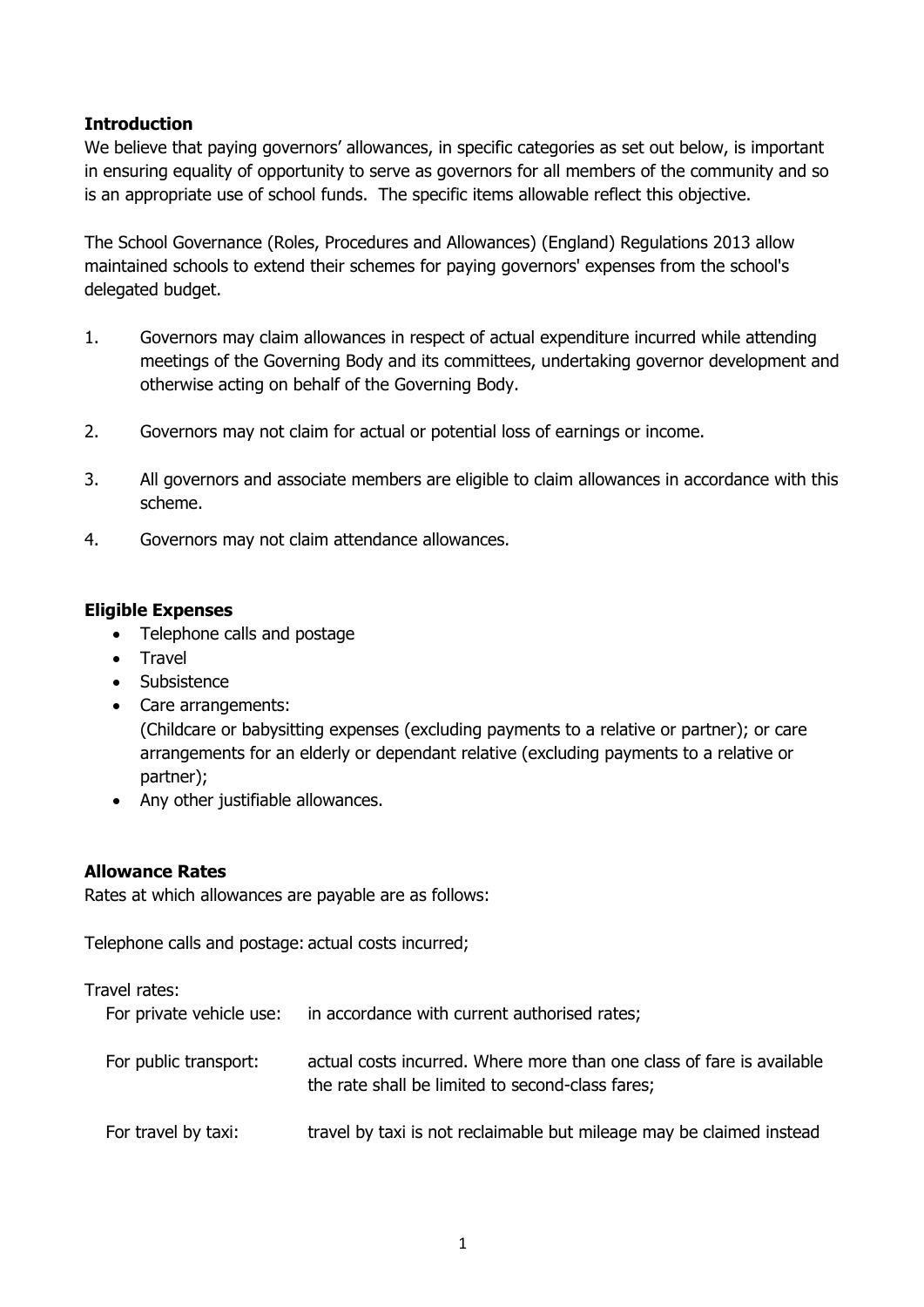| Subsistence:       | if additional expenses are incurred because work as a governor<br>requires taking meals away from the school area, reimbursement will<br>be made for the food/drink items bought on the day claimed. Other<br>than this, governors may not claim subsistence expenditure unless the<br>governing body has given prior consent. |
|--------------------|--------------------------------------------------------------------------------------------------------------------------------------------------------------------------------------------------------------------------------------------------------------------------------------------------------------------------------|
| Care arrangements: | actual and reasonable costs incurred;                                                                                                                                                                                                                                                                                          |

### **Criteria for Claims**

Travel to be authorised by either the Head or the Chair before departure.

Claims should be submitted to the clerk to the governors, who will check and authorise claims for £50 or less. Claims for more than £50 will be checked by the clerk and authorised for payment by the headteacher, within one month of the expenditure being incurred (except for telephone calls).

Receipts must be supplied to support claims for reimbursement, eg bus ticket, phone bill, taxi receipt, till receipt.

In the case of phone calls, an itemised bill should be provided, identifying the relevant calls.

#### **Financial Systems**

The school's normal systems for authorising and processing payments will apply to claims made under this scheme.

Claims will be subject to independent audit and may be investigated by the chair of Governors if they appear to be excessive or inconsistent. The maximum for any one claim is £250.

This policy will be reviewed by the Full Governing Body on an annual basis.